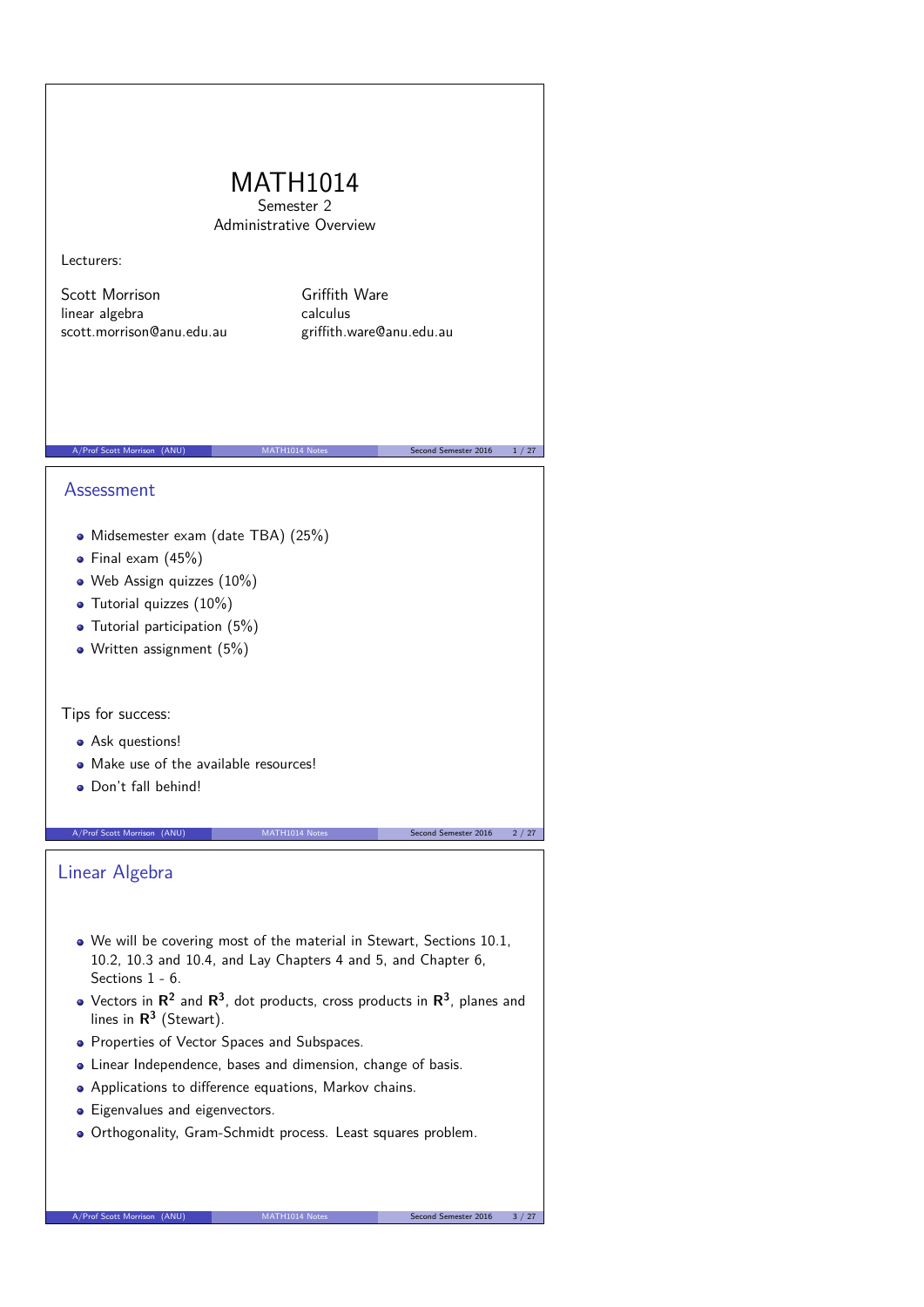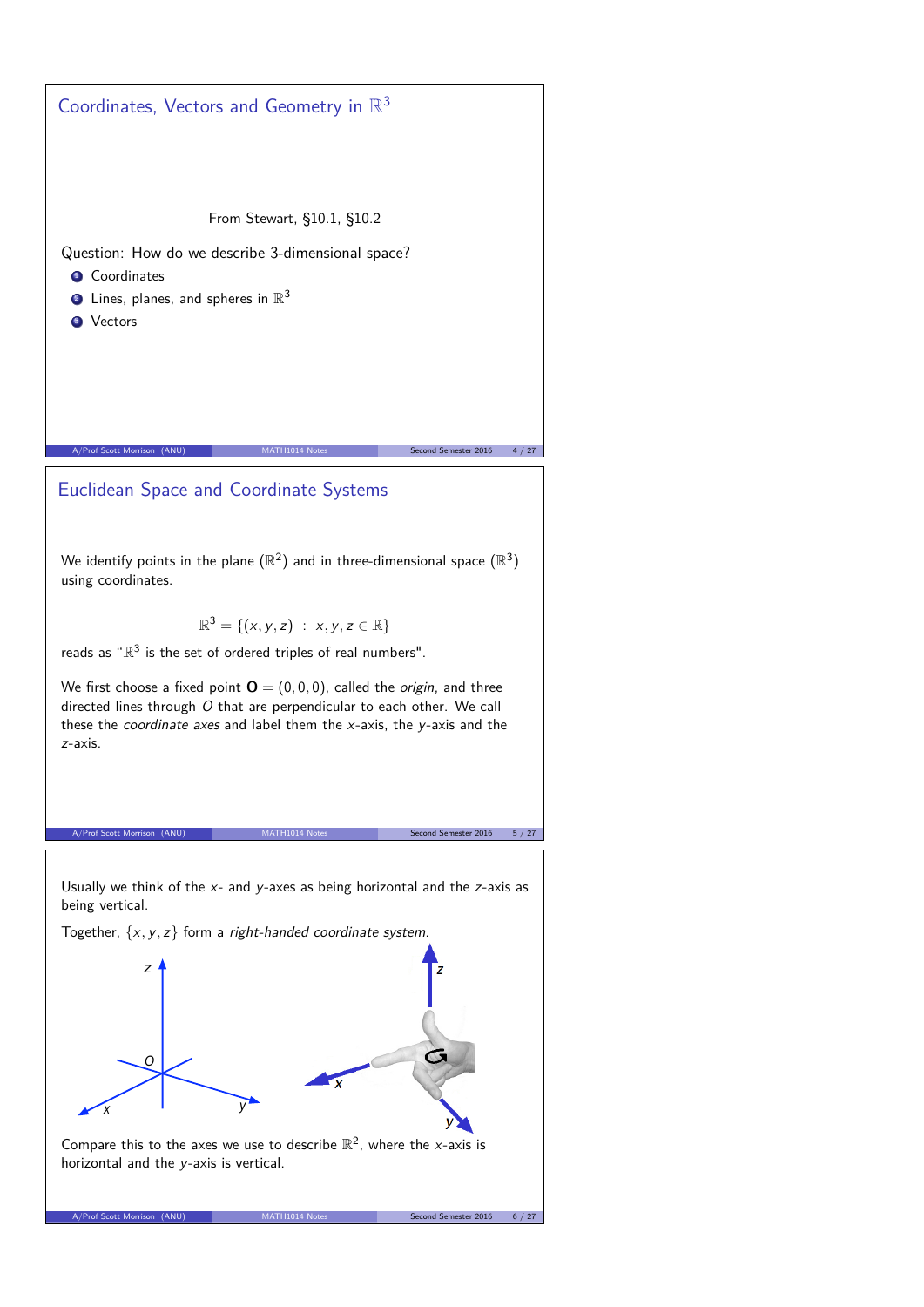#### The Distance Formula

#### **Definition**

The *distance*  $|P_1P_2|$  between the points  $P_1 = (x_1, y_1)$  and  $P_2 = (x_2, y_2)$  is

$$
|P_1P_2| = \sqrt{(x_2 - x_1)^2 + (y_2 - y_1)^2}
$$

### Definition

The *distance*  $| P_1P_2 |$  between the points  $P_1 = (x_1, y_1, z_1)$  and  $P_2 = (x_2, y_2, z_2)$  is

$$
|P_1P_2| = \sqrt{(x_2 - x_1)^2 + (y_2 - y_1)^2 + (z_2 - z_1)^2}
$$

A/Prof Scott Morrison (ANU) MATH1014 Notes Second Semester 2016 7 / 27

# 1.1 Surfaces in  $\mathbb{R}^3$

Lines, planes, and spheres are special sets of points in  $\mathbb{R}^3$  which can be described using coordinates.

# Example 1

The sphere of radius  $\mathsf r$  with centre  $\mathsf C=(\mathsf c_1,\mathsf c_2,\mathsf c_3)$  is the set of all points in  $\mathbb{R}^3$  with distance r from C:

$$
S=\{P\;:\;|PC|=r\}.
$$

Equivalently, the sphere consists of all the solutions to this equation:

$$
(x-c1)2 + (y - c2)2 + (z - c3)2 = r2.
$$

A/Prof Scott Morrison (ANU) MATH1014 Notes Second Semester 2016 8 / 27

## Example 2

The equation  $z = -5$  in  $\mathbb{R}^3$  represents the set  $\{(x, y, z) | z = -5\}$ , which is the set of all points whose z-coordinate is −5. This is a horizontal plane that is parallel to the xy-plane and five units below it.

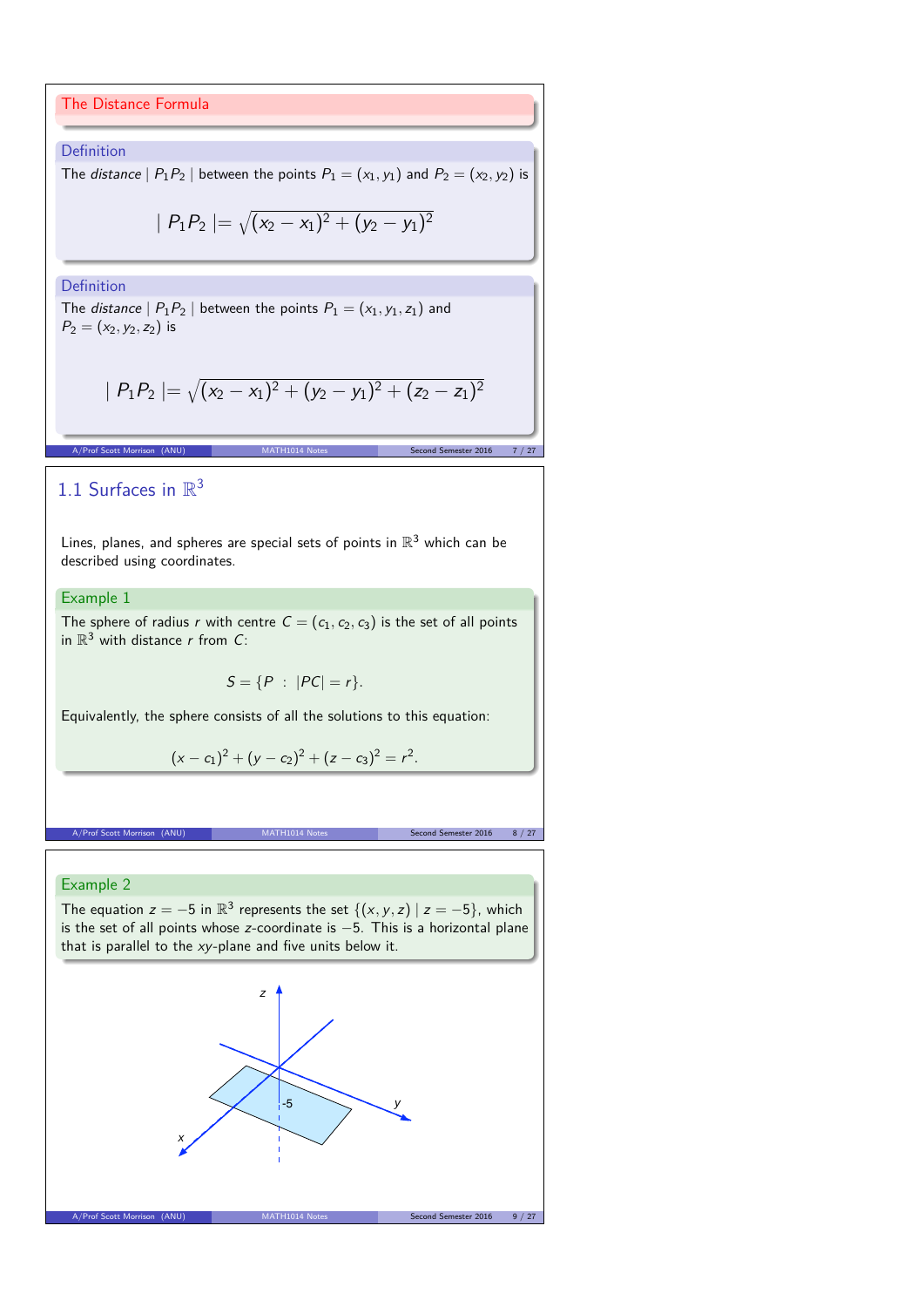# Example 3

What does the pair of equations  $y = 3$ ,  $z = 5$  represent? In other words, describe the set of points

$$
\{(x,y,z) : y = 3 \text{ and } z = 5\} = \{(x,3,5)\}.
$$



# Connections with linear equations

Recall from 1013 that a system of linear equations defines a solution set. When we think about the unknowns as coordinate variables, we can ask what the solution set looks like.

- A single linear equation with 3 unknowns will **usually** have a solution set that's a plane. (e.g., Example 2 or  $3x + 2y - 5z = 1$ )
- Two linear equations with 3 unknowns will **usually** have a solution set that's a line. (e.g., Example 3 or  $3x + 2y - 5z = 1$  and  $x + z = 2$ )
- Three linear equations with 3 unknowns will **usually** have a solution set that's a point (i.e., a unique solution).

A/Prof Scott Morrison (ANU) MATH1014 Notes Second Semester 2016 11 / 27

#### Question

When do these heuristic guidelines fail?

Vectors

We'll study vectors both as formal mathematical objects and as tools for modelling the physical world.

### Definition

A vector is an object that has both magnitude and direction.

Physical quantities such as velocity, force, momentum, torque, electromagnetic field strength are all "vector quantities" in that to specify them requires both a magnitude and a direction.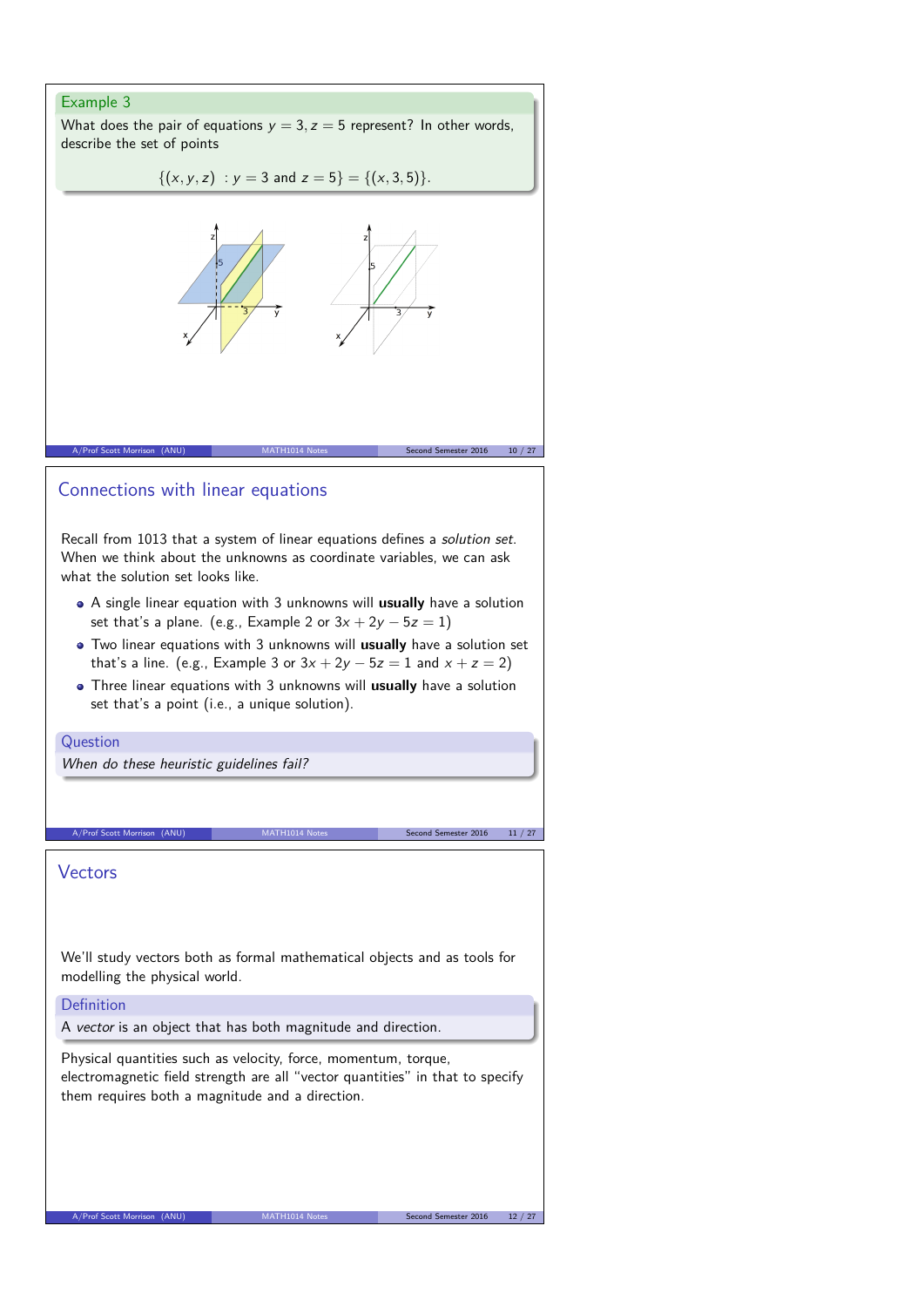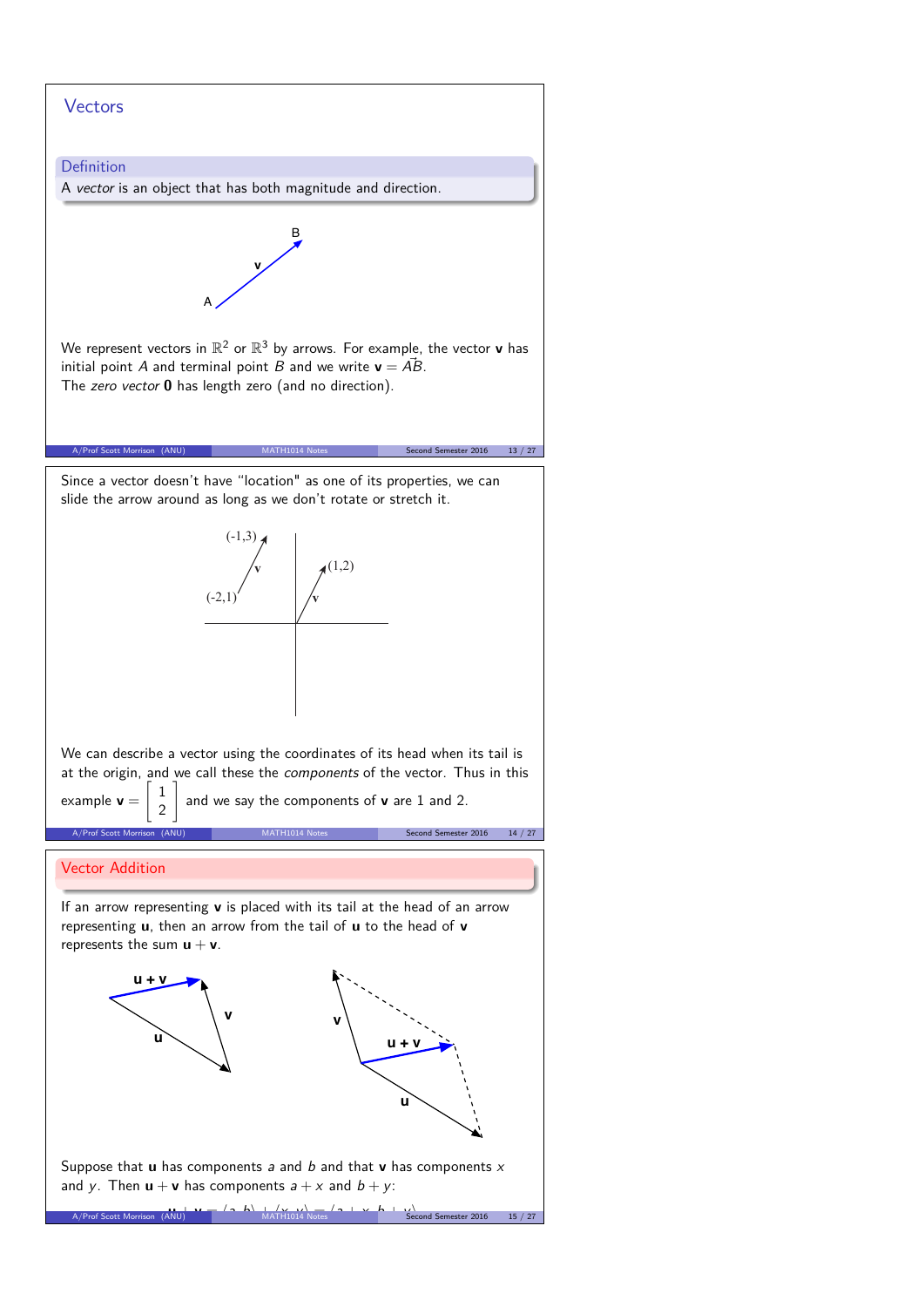Scalar Multiplication

If **v** is a vector, and t is a real number (scalar), then the scalar multiple of **v** is a vector with magnitude  $|t|$  times that of **v**, and direction the same as **v** if  $t > 0$ , or opposite to that of **v** if  $t < 0$ .

If  $t = 0$ , then  $t\mathbf{v}$  is the zero vector **0**.

If **u** has components a and b, then tv has components tx and ty:

$$
t\mathbf{v}=t\langle x,y\rangle=\langle tx,ty\rangle.
$$

A/Prof Scott Morrison (ANU) MATH1014 Notes Second Semester 2016 16 / 27

Example

### Example 4

A river flows north at 1km/hr, and a swimmer moves at 2km/hr relative to the water.

- At what angle to the bank must the swimmer move to swim east across the river?
- What is the speed of the swimmer relative to the land?

There are several velocities to be considered: The velocity of the river, **F**, with  $\|\mathbf{F}\| = 1$ ;

The velocity of the swimmer relative to the water, **S**, so that  $\|\mathbf{S}\| = 2$ ; The resultant velocity of the swimmer,  $F + S$ , which is to be perpendicular to **F**.

A/Prof Scott Morrison (ANU) MATH1014 Notes Second Semester 2016 17 / 27





From the figure it follows that the angle between **S** and **F** must be 2*π/*3 and the resulting speed will be  $\sqrt{3}$  km/hour.  $\Box$ 

A/Prof Scott Morrison (ANU) MATH1014 Notes Second Semester 2016 18 / 27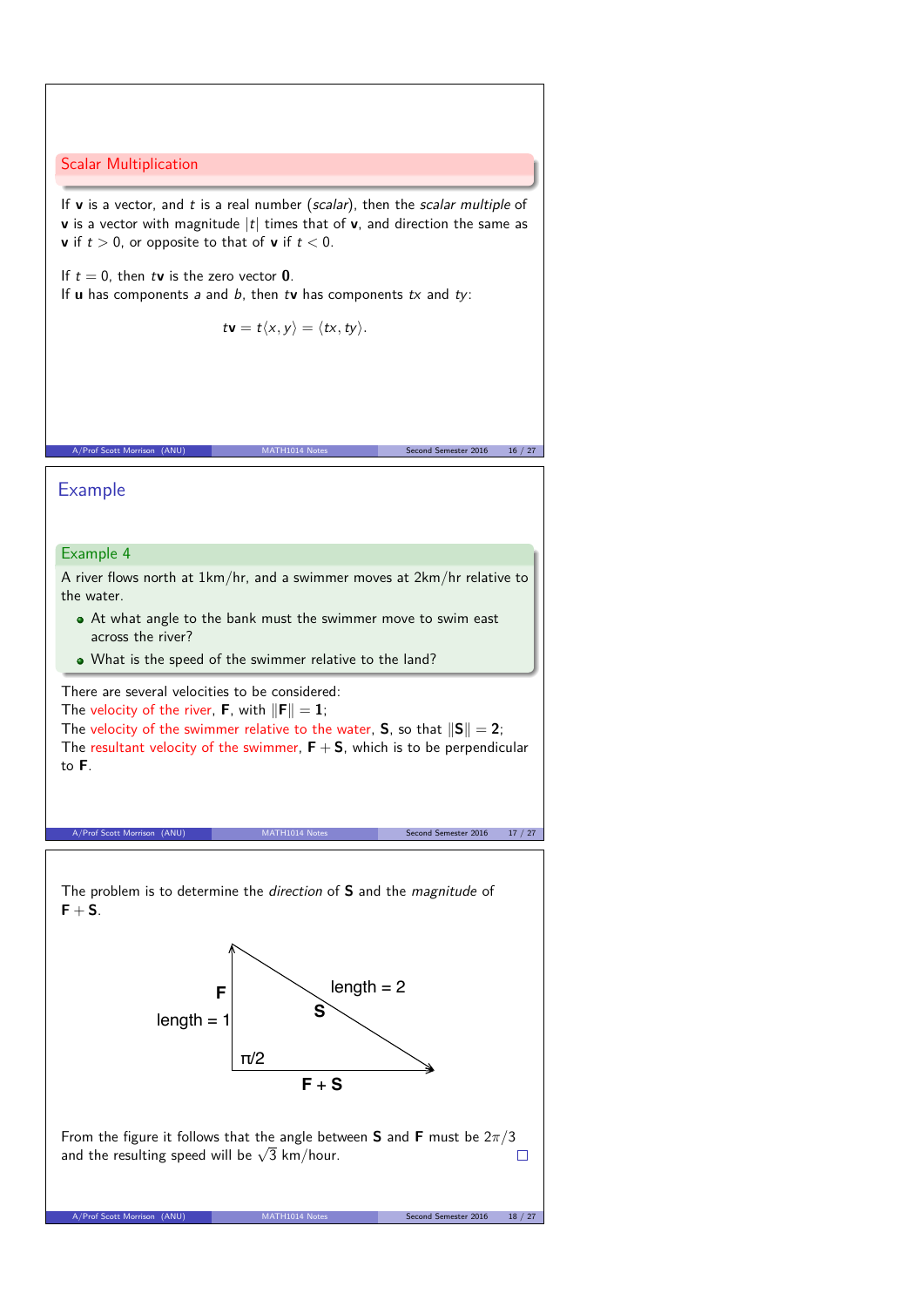# Standard basis vectors in  $\mathbb{R}^2$

The vector **i** has components 1 and 0, and the vector **j** has components 0 and 1.

$$
\mathbf{i} = \begin{bmatrix} 1 \\ 0 \end{bmatrix} \quad \text{and} \quad \mathbf{j} = \begin{bmatrix} 0 \\ 1 \end{bmatrix}.
$$

The vector **r** from the origin to the point  $(x, y)$  has components x and y and can be expressed in the form

$$
\mathbf{r} = \begin{bmatrix} x \\ y \end{bmatrix} = x\mathbf{i} + y\mathbf{j}.
$$
  
of of a vector  $\mathbf{v} = \begin{bmatrix} x \\ y \end{bmatrix}$  is given by  

$$
||\mathbf{v}|| = \sqrt{x^2 + y^2}
$$

# Standard basis vectors in  $\mathbb{R}^3$

The length

In the Cartesian coordinate system in 3-space we define three **standard basis vectors i***,* **j** and **k** represented by arrows from the origin to the points (1*,* 0*,* 0)*,*(0*,* 1*,* 0) and (0*,* 0*,* 1) respectively:

A/Prof Scott Morrison (ANU) MATH1014 Notes Second Semester 2016 19 / 27

$$
\mathbf{i} = \begin{bmatrix} 1 \\ 0 \\ 0 \end{bmatrix}, \quad \mathbf{j} = \begin{bmatrix} 0 \\ 1 \\ 0 \end{bmatrix}, \quad \mathbf{k} = \begin{bmatrix} 0 \\ 0 \\ 1 \end{bmatrix}.
$$

Any vector can be written as a sum of scalar multiples of the standard basis vectors:

$$
\begin{bmatrix} a \\ b \\ c \end{bmatrix} = a \mathbf{i} + b \mathbf{j} + c \mathbf{k}.
$$

A/Prof Scott Morrison (ANU) MATH1014 Notes Second Semester 2016 20 / 27

If **v** =  $\Gamma$  $\overline{\phantom{a}}$ a b c T , the length of **<sup>v</sup>** is defined as

$$
\|\mathbf{v}\| = \sqrt{a^2 + b^2 + c^2} \; .
$$

This is just the distance from the origin (with coordinates 0*,* 0*,* 0) of the point with coordinates a*,* b*,* c.

A vector with length 1 is called a unit vector.

If **v** is not zero, then  $\frac{v}{v}$  $\frac{1}{\|\mathbf{v}\|}$  is the unit vector in the same direction as **v**. The zero vector is not given a direction.

A/Prof Scott Morrison (ANU) MATH1014 Notes Second Semester 2016 21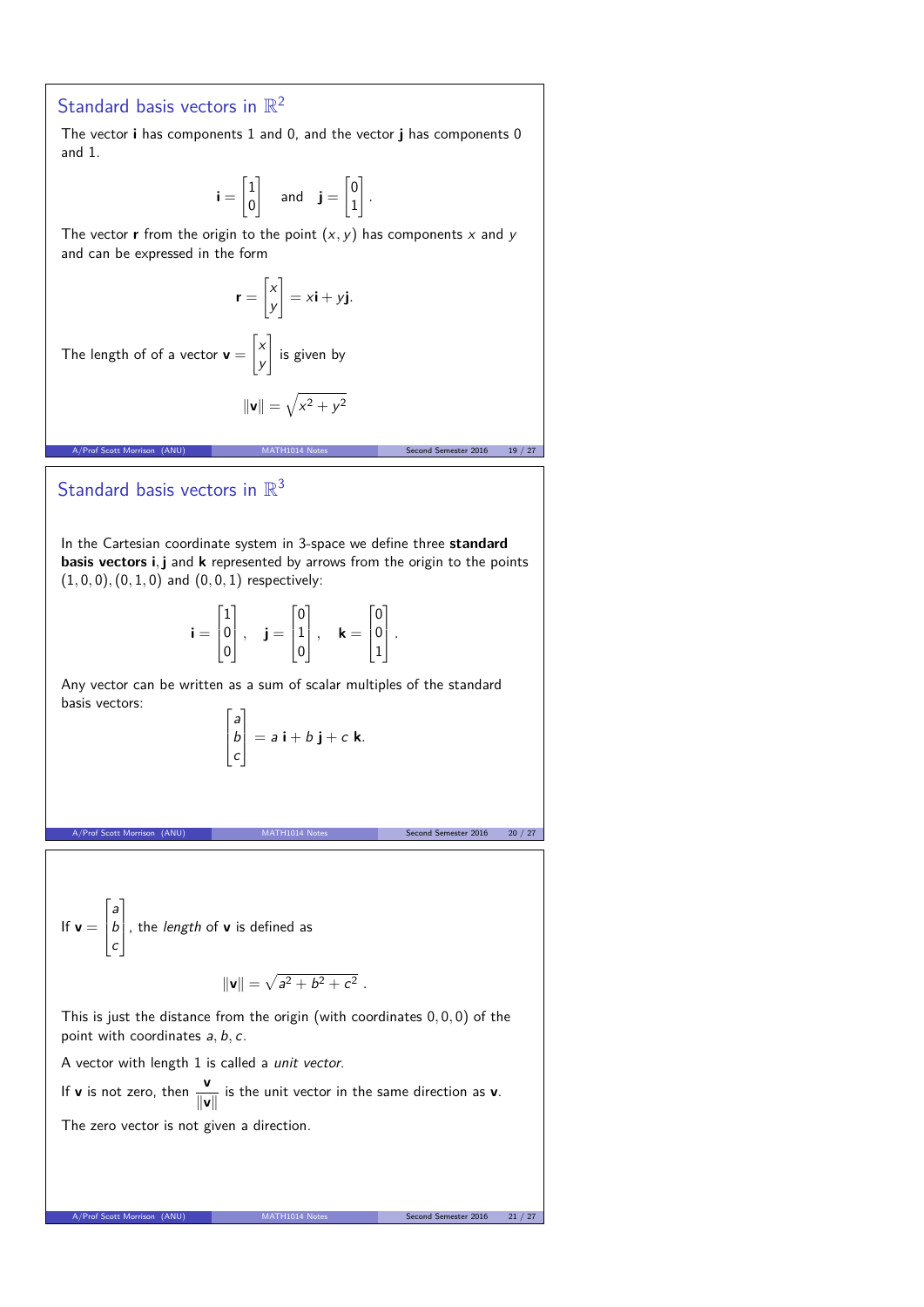# Vectors and Shapes

# Example 5

The midpoints of the four sides of any quadrilateral are the vertices of a parallelogram.



Can you prove this using vectors?

Hint: how can you tell if two vectors are parallel? How can you tell if they have the same length? Second Semester 2016 22 / 27

## Example 6

A boat travels due north to a marker, then due east, as shown:

N S  $w \rightarrow$  E **B**

Travelling at a speed of 10 knots with respect to the water, the boat must head 30° west of north on the first leg because of the water current. After rounding the marker and reducing speed to 5 knots with respect to the water, the boat must be steered  $60^{\circ}$  south of east to allow for the current. Determine the velocity **u** of the water current (assumed constant).

A/Prof Scott Morrison (ANU) MATH1014 Notes Second Semester 2016 23 / 27

 $\Box$ 

A diagram is helpful. The vector **u** represents the velocity of the river current, and has the same magnitude and direction in both diagrams.

> N **u** 10 θ



Applying the sine rule, we have

$$
\frac{\sin \theta}{10} = \frac{\sin \frac{\pi}{6}}{\|\mathbf{u}\|} \qquad \qquad \frac{\cos \theta}{5} = \frac{\sin \frac{\pi}{3}}{\|\mathbf{u}\|}.
$$

A/Prof Scott Morrison (ANU) MATH1014 Notes Second Semester 2016 24 / 27

E

π/2-θ

 $5 \searrow \measuredangle$ u

π/3

Travelling E

which are easily solvable for  $\|\mathbf{u}\|$  and  $\theta$ , and hence give **u**.